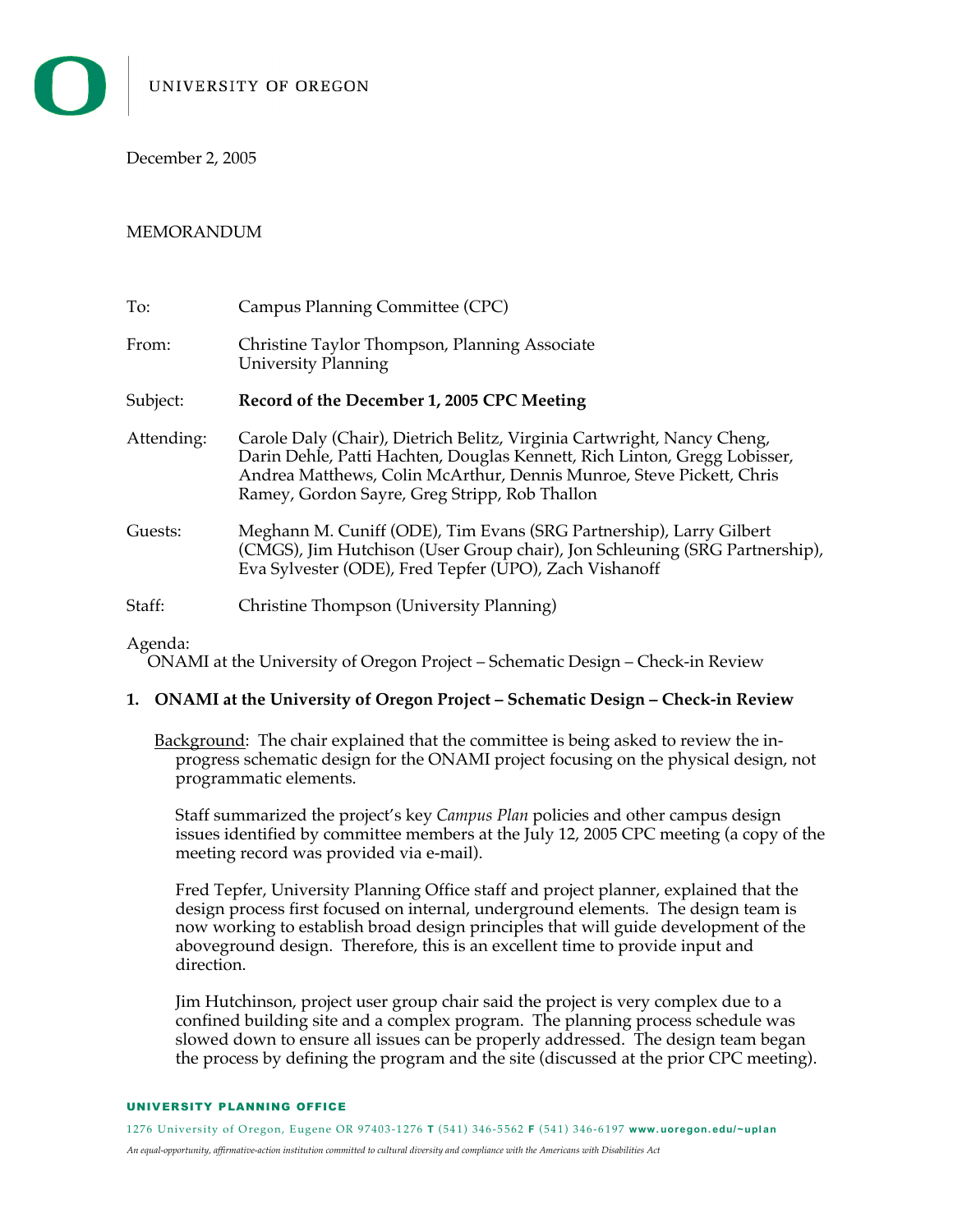Campus Planning Committee December 1, 2005 Meeting Page 2

Recently it established design principles.

Design principles for the underground portion include optimizing the relatively small footprint, maximizing the existing high-performance (low-vibration) site, configuring the layout to meet programmatic needs, and establishing connections to existing and proposed future buildings. Design principles for the aboveground portion include resolving existing maintenance and design concerns (e.g., the Huestis Hall light well), improving the intersection of Huestis and Streisinger Halls, bringing natural light into the new underground level in a way that relates to the aboveground open space, and enhancing the open-space character.

Tim Evans, SRG Partnership, said specific design solutions have not been determined; the overall goal was to improve the existing open space. He summarized the issues the final design will address:

- Ensure good connections to existing and future science buildings (an underground circulation corridor is proposed along the northern edge).
- Resolve the Huestis Hall light-well maintenance concerns.
- Eliminate the dark, uninviting space between Huestis and Streisinger Halls.
- Resolve the lack of a Huestis Hall main entrance.
- Make the existing paved pedestrian plaza area in the middle of the open space more inviting.
- Salvage and/or replace all affected portions of the Science Walk and associated decorative elements.
- Provide a welcoming entrance to the below-ground space (likely by using a stairwell that allows natural light to penetrate to the lower level).
- Preserve as much of the Deschutes Hall entry landscaped area, which is used for various functions, and more clearly define the commonly used diagonal entrance.
- Create a better entry into the open space at the southeast corner of Huestis Hall where pedestrian activity is likely to increase.
- Define and protect the site lines from 13th Avenue to the new ONAMI entrance and to the future science building entrance.
- Keep aboveground development out of the designated open-space boundaries.
- Carefully locate mechanical and electrical equipment to limit vibration interference (potential locations include the northwest corner near the entrance and within Huestis Hall).
- Create a central daylighting penetration to provide natural light below and to establish a connection with the aboveground open space (the current proposed location is on axis with the Deschutes Hall main entrance in the center of the open space).
- Study potential opportunities to relate the open space and building design to existing axes and structural rhythms as a way to connect new construction to existing elements.
- Locate exhaust fans on the Huestis Hall roof.

Jon Schleuning, SRG Partnership, added that the project would need to use almost the entire available space dimensions of the designated open space.

Larry Gilbert, CMGS, described how the project would resolve some existing landscape concerns including:

- The secondary diagonal Deschutes Hall entry walkway, which is used as the primary access.
- The overgrown hemlocks between Huestis and Streisinger Halls that create a dark, unwelcoming entrance.
- The unhealthy pear grove planting in the paved plaza.

Larry said the Science Green has a formal design defined primarily by trees, much like other campus open spaces. The proposed project will attempt to save as many of the healthy trees as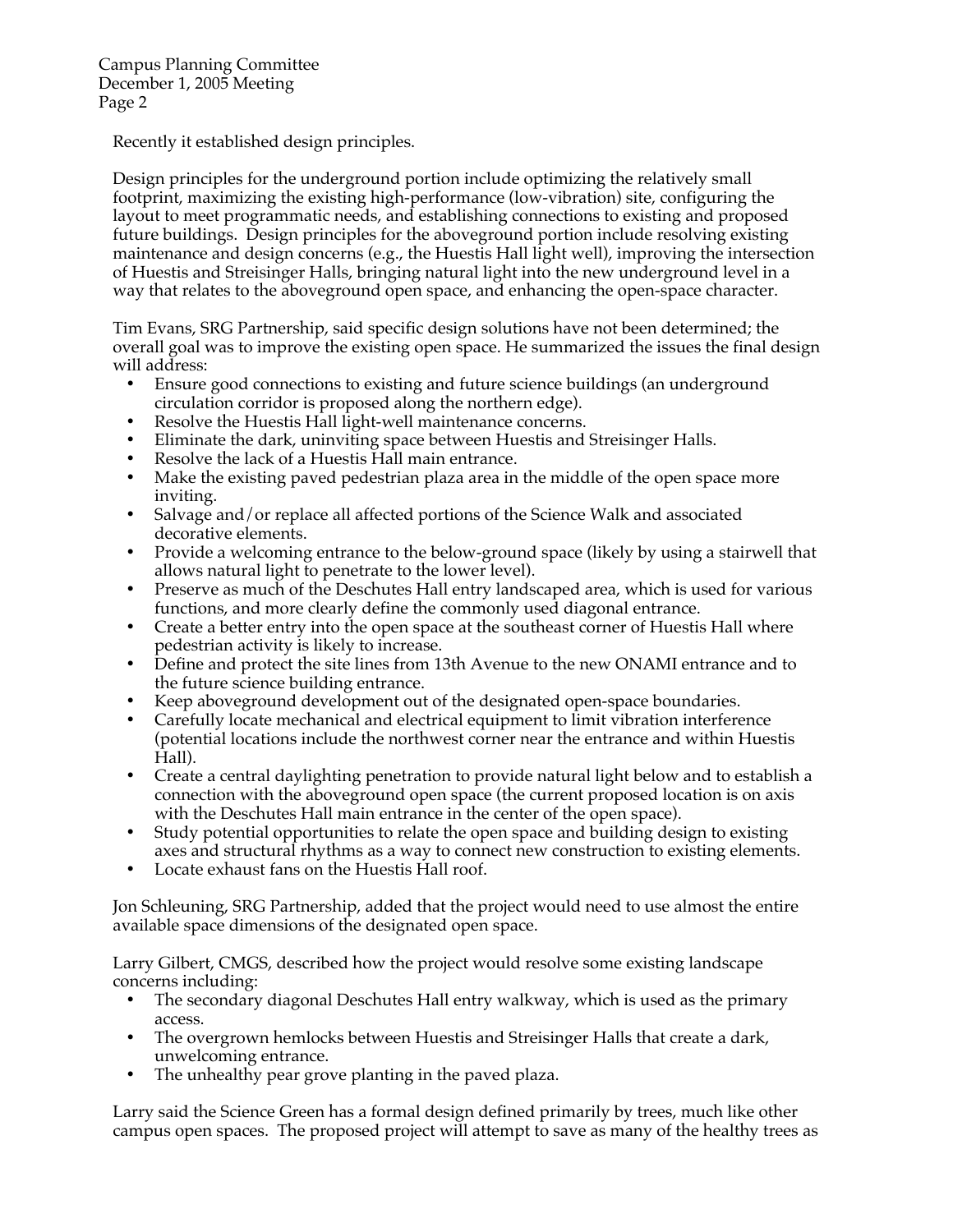Campus Planning Committee December 1, 2005 Meeting Page 3

possible (almost all were planted about ten years ago). However, it appears that underground construction will require removal of a substantial number of trees, thirty-five in all. This includes the sickly pears, trees along the eastern edge of Huestis Hall, and some trees along the western edge of Deschutes Hall. The proposed design already has been modified to preserve most of the Deschutes Hall entrance landscaping. Of the trees proposed for removal, two have potential significance. One is the large Caucasian Wingnut at the southeast corner of Huestis Hall. Alternatives to preserve the tree were explored; however, three other nice specimens exist on campus, ensuring the its significance as a teaching tree is addressed, and it has an invasive root system. The other significant tree is a donor/memorial tree. It is relatively young, however, so it can be moved to an appropriate location.

Larry displayed the applicable patterns saying that the design will address them as it is developed.

Larry presented some sketches showing potential landscape design concepts. He said the concepts shared some similar themes:

- A lighted glass element at the new entry.
- A central skylight element to allow natural light into the basement and establish a visual connection between the upper and lower levels.
- Diagonal walks leading to the main building entrances.
- Ways to activate the 13th Avenue edge (e.g., sitting walls).
- Ways to address elevation changes (e.g., raised planters).
- Lightweight soils and limited use of large trees.
- Trees to define the open space.

Discussion: Members provided the following comments:

- The central skylight element is a good idea; it can be used to help define the entrance to Deschutes Hall.
- Removing trees along the Huestis Hall is a concern because it will expose the building's harsh façade. Consider other ways to soften the façade, for example, by using vines.
- Perhaps it is more appropriate to establish the open space as the "front lawn" rather than as a wooded area to draw pedestrians into the open space and to the new ONAMI entrance, similar to the way the open space in front of the Knight Library functions.
- Keep taller elements (trees) to the side to maintain an open center.
- The existing pear grove functions well as an outdoor room just off the active 13th Avenue axis. The use of smaller-scaled trees to create a pedestrian-scaled "room" (similar to the Chiles Hall entry area) is effective and should be incorporated into the new design.
- Axes connect the campus's larger open spaces. Use the grove idea to serve as a connection and transition between the 13th Avenue axis and the larger Science Green.
- Build a gathering space adjacent to the 13th Avenue axis similar to other spaces on campus including the raised seating areas adjacent to Fenton Hall and Campus Heart.
- Design the central skylight element as a landmark integrated into the open-space design.
- When designing the new entrance, establish transparency and aesthetic division between the buildings to break up the large building blocks.
- Try to minimize the use of raised planters, which are not as inviting and effective as atgrade plantings, particularly tree plantings.
- Do everything possible to incorporate large trees into the design. Large trees are the most important defining elements of campus open spaces.
- Use landscape elements to define the outdoor room and buffer the open space from Franklin Boulevard.
- The project team's effort to design an open space of high quality is greatly appreciated. Do everything possible to maintain this effort throughout the design and construction process, despite likely funding limitations. The open space will be the element of the project that the campus will know and see.